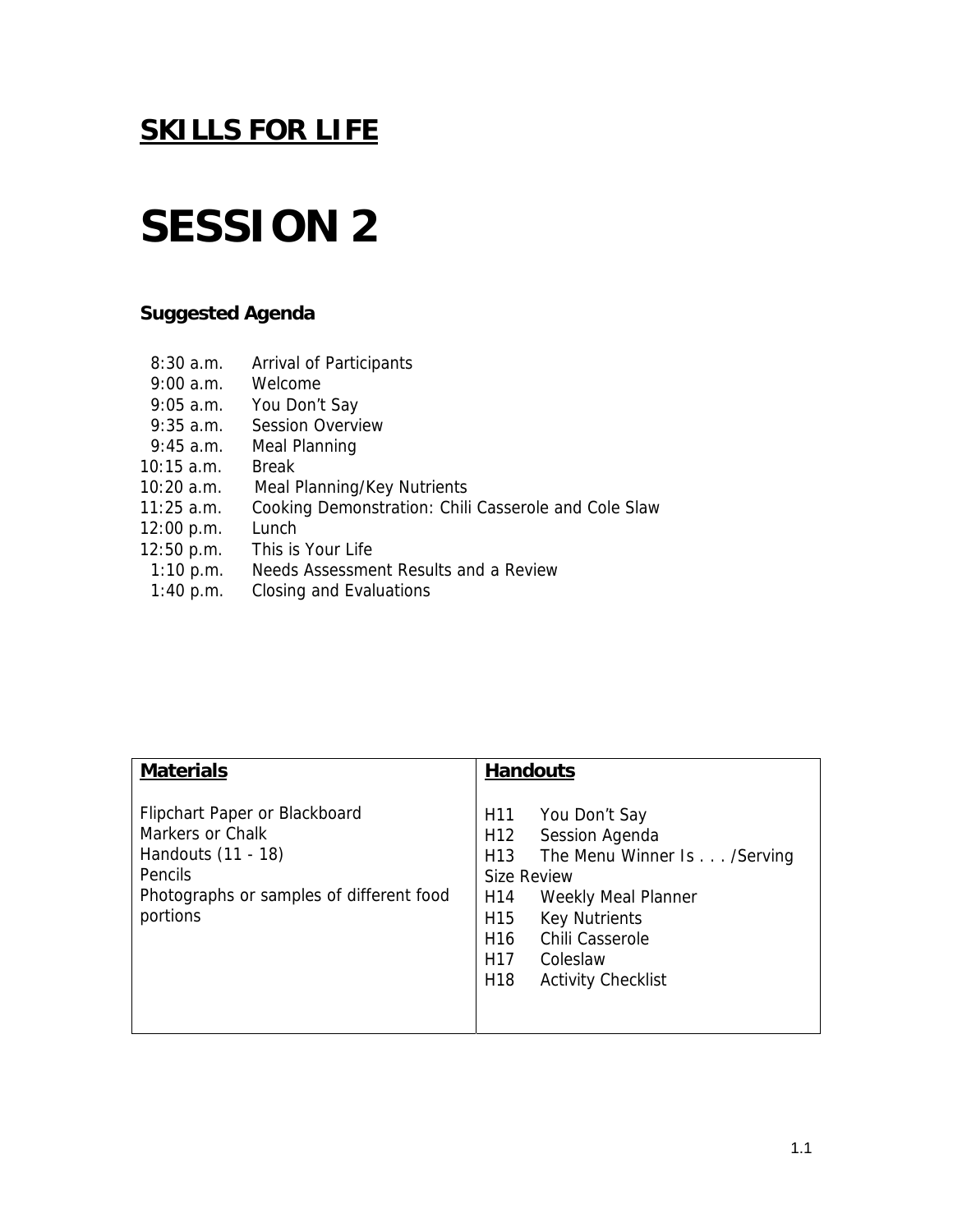# **TRAINING GUIDE**

**Participant Objectives and Activities:** Successful participants will be able to:

1. Identify differences among other participants in the Club.

**• Pass out You Don't Say (Handout 11). Individuals should circulate in the room and meet with as many people as possible in order to find different people who fit the descriptions. At the end of 20 minutes, the person with the most blanks completed wins a prize. To conclude, spend 10 minutes discussing answers on the sheet. (Time: 30 min.)** 

2. Identify the goals and objectives of this session.

**• Review the goals and objectives listed below with participants. Pass out the Session Agenda (Handout 12). Review session rules and norms discussed at the last session. (Time: 10 min.)** 

#### GOALS:

- 1. Enjoy ourselves.
- 2. Become healthier and happier.
- 3. Learn more about (LMA) food, nutrition, and cooking.
- 4. LMA other issues of interest.

#### OBJECTIVES:

- 1. Identify differences among Club participants.
- 2. Identify and describe basic menu planning steps.
- 3. Identify key nutrients.
- 4. Describe steps in preparing Chili Casserole and Coleslaw.

3. Identify and describe the basic components of a good daily menu using the Food Pyramid as a guide.

**• Brainstorm advantages of menu planning (e.g., more balanced/varied diet, more time to plan, making foods go farther, and more likely to have the ingredients on hand). Brainstorm characteristics of a good daily menu. (For example: low cost, balanced diet, flavor, texture, and temperature based on season. List them on a flipchart. (10 min.)**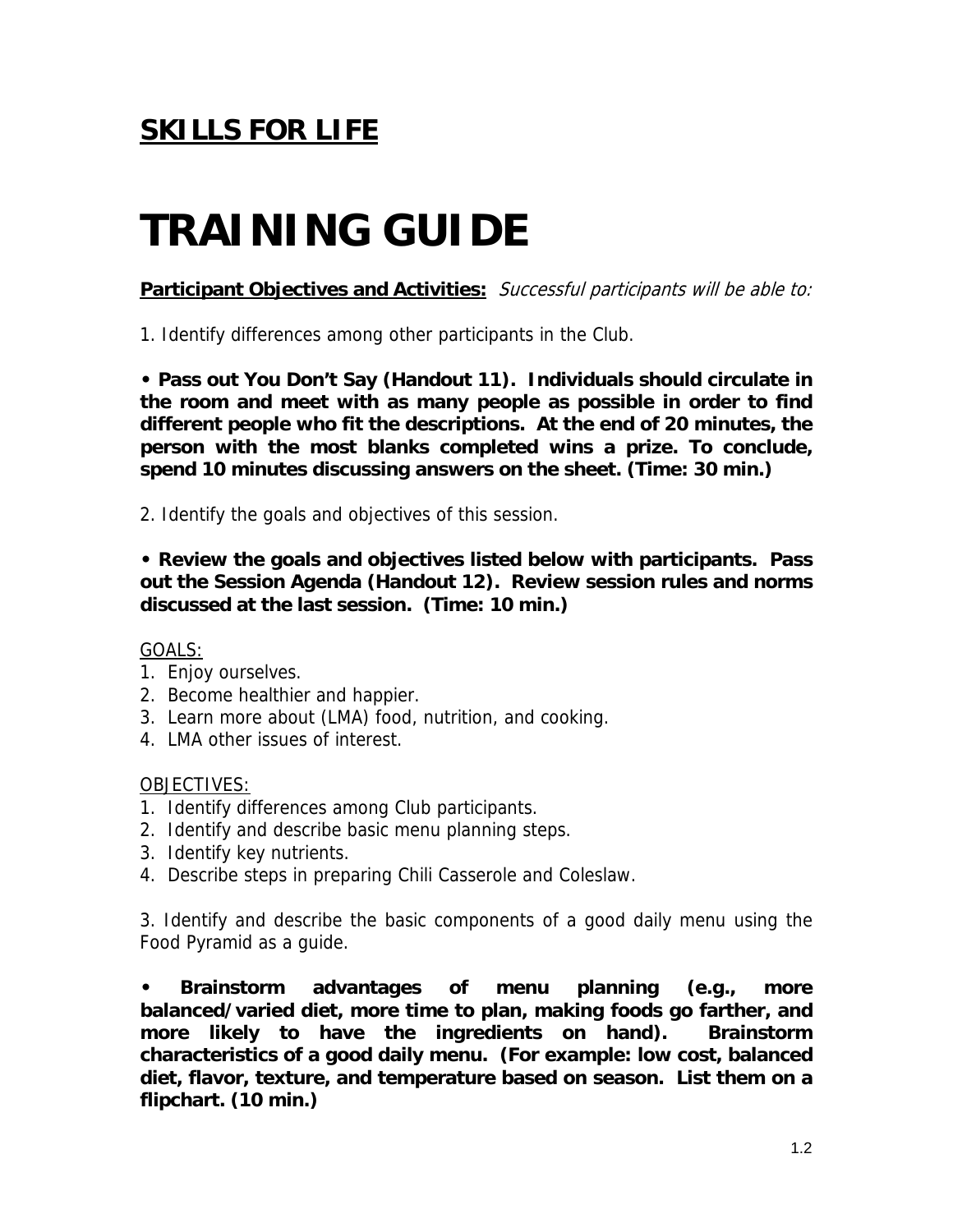**• Review the concept of serving size by referring back to the Food Pyramid. Provide sample servings (perhaps using photos or actual food) of different foods and ask participants the number of servings they represent in the different food groups. For example, a plate of spaghetti may actually be more than one serving. (20 min.) (Time: 30 min.)** 

4. Prepare a balanced meal plan for one day using the Food Pyramid as a guide.

**• Participants choose the best meal plan among two previously prepared daily menu plans (Handout 13). Page 2 of Handout 13 gives examples of serving sizes and can be used as a reference. Discuss their answers in the large group. (20 min.)** 

**• Give each person a copy of the Weekly Meal Planner form (Handout 14). Have participants (in pairs) complete daily menus for several days. (15 min.) Pairs then report back to main group. Discuss and evaluate the menu plans that the pairs develop with particular emphasis on proper representation of food groups. (10 min.) (Time: 45 min)** 

5. Analyze and contrast daily menu plans to determine vitamin and nutrient values.

**• Provide the participants with a list of the basic nutrients and their food sources (Handout 15). Discuss several of the most important nutrients. Note that we need more than 40 different nutrients for good health. Tell participants to review the rest of the list during lunch and to compare it to the daily menus they designed. Discuss the findings midway through lunch. (Time: 20 min)** 

6. Describe the procedures for preparing a recipe item and prepare the meal at home.

**• Discuss the ingredients, equipment, and procedures for preparing the menu item. Discuss substitutions and variations (Handout 14). Ask participants if they can identify some of the Key Nutrients present in the recipes prepared for lunch. (Time: 35 min.)** 

(After Lunch Initiator): "We discussed some session goals and objectives earlier in the day. Now I want you to take some time and reflect on one objective or goal that you would like to accomplish. Think back to the goal you set last session."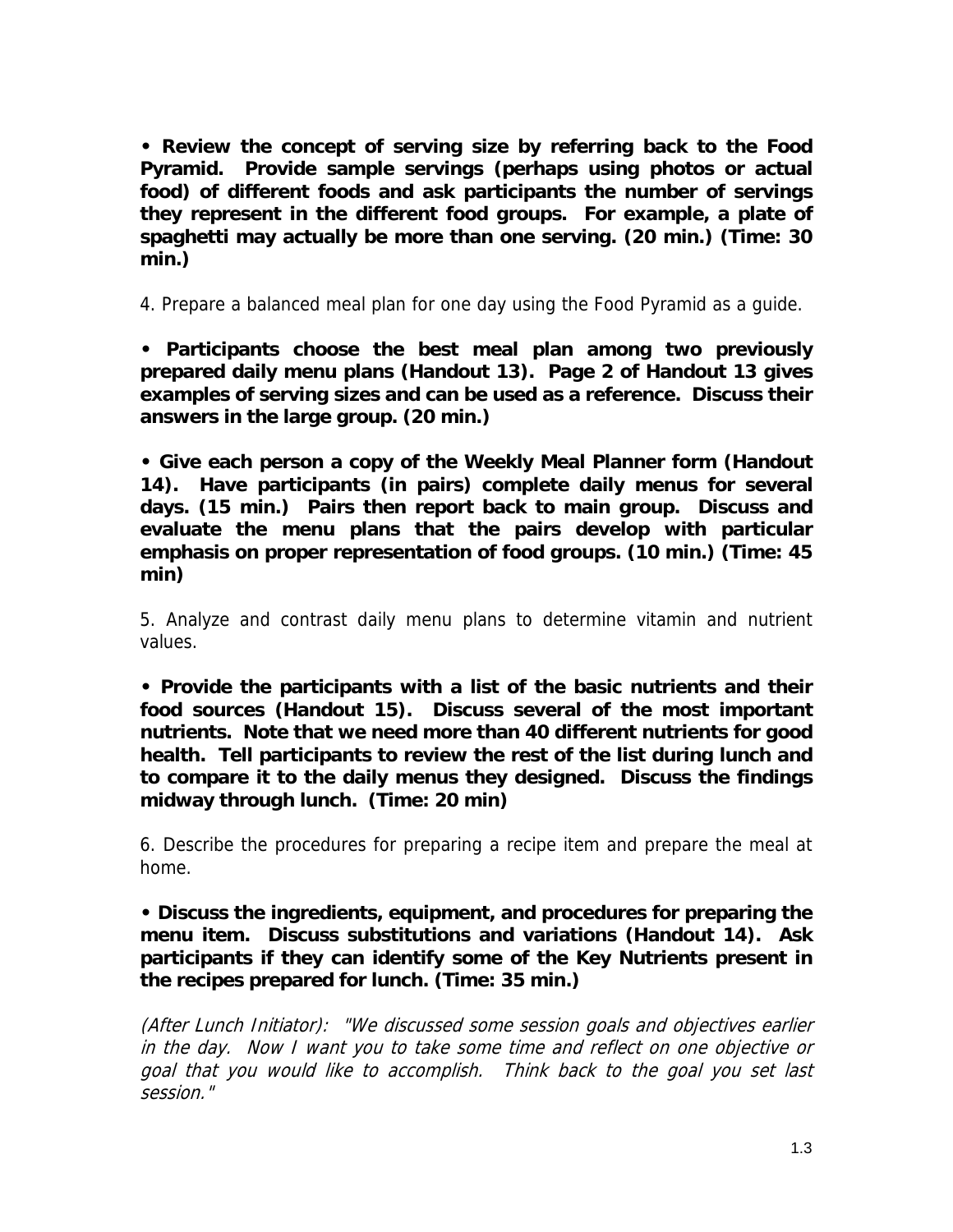7. Write a personal menu plan goal that includes strategies to achieve and evaluate.

**• Hand back the goal worksheets. Ask questions such as: How many individuals obtained their goal they set last session? How many started to complete their goal? How many tried but didn't obtain their goal due to obstacles? How many lost interest? Review obstacles as well as factors that enabled participants to obtain their goals. Then have individuals complete a new goal/objective for this session or rework a previous one to try again. Work your way around the room to answer any questions. Remind participants that good objectives are specific, measurable, attainable, and realistic. (Time: 20 min.)**

8. Review/Evaluation.

**• Review results of needs assessment last session. Give examples of how topics will or will not be incorporated into future sessions and explain why. (15 min.)** 

**• Give participants the Activity Checklist (Handout 18). Have them check off completed activities each session as a record of accomplishment. (5 min.)** 

**• Participants complete a written evaluation of the session. Use other evaluation/ closing exercises as time permits. (SEE Appendix 15.) ( 10 min.) (Time: 30 min.)**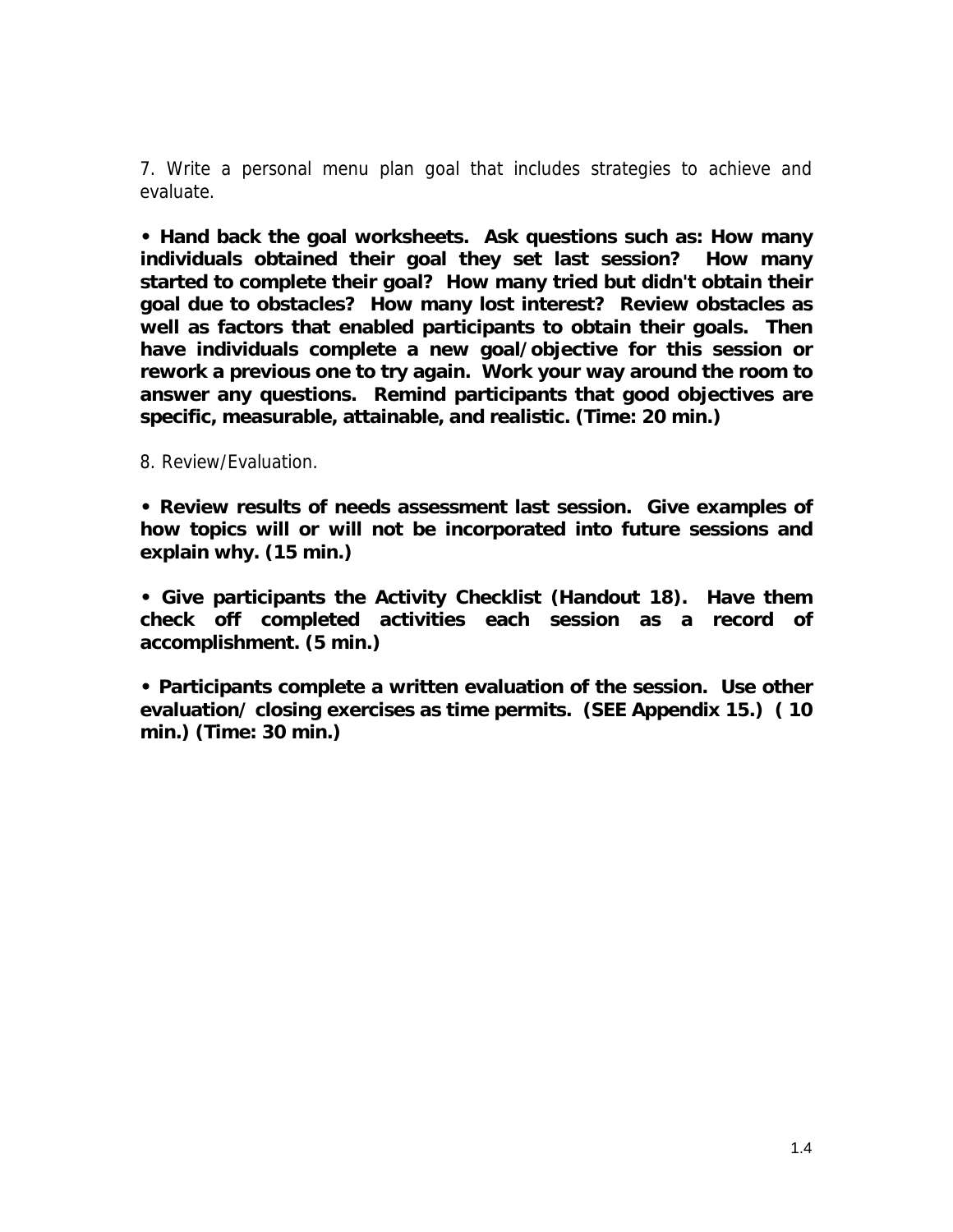# **YOU DON'T SAY**

#### Directions:

For each statement below, find a person in the group who fits the description. Write the name next to the statement. Don't use the same person more

than twice.

- 1. Is the single head of a household.
- 2. Is afraid of water.
- 3. Voted in the last election.
- 4. Likes to fish.
- 5. Watches cartoons on TV.
- 6. Ate breakfast today.
- 7. Bakes their own bread.
- 8. Is a grandparent.
- 9. Hates vegetables.
- 10. Has more than three children.
- 11. Has won money playing the lottery.
- 12. Has changed a tire on a car.
- 13. Prefers rock and roll music.
- 14. Has sung in a choir.
- 15. Likes to garden.
- 16. Has worked as a cook.
- 17. Has acted in a play.
- 18. Watches soap operas on TV.
- 19. Likes to swim.
- 20. Wants to bungee jump some day.
- 21. Likes to eat broccoli.
- 22. Oldest child in their family.
- 23. Plays bingo once a month.
- 24. Never eaten tofu.
- 25. Can type over 20 words per minute.

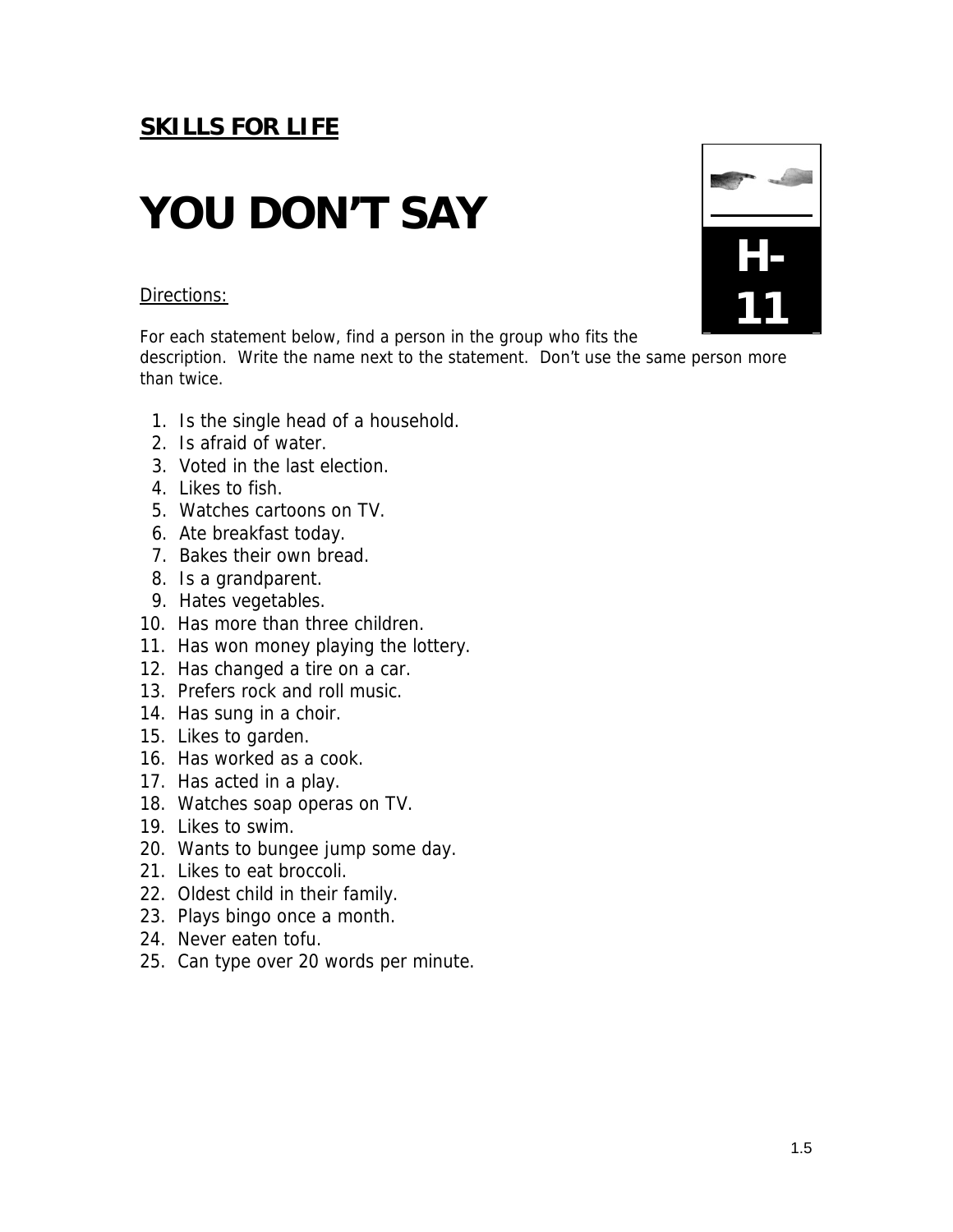## **SESSION AGENDA**



YOU DON'T SAY Learn more about members of the Club and win a prize!

OVERVIEW OF THE SESSION

GET WITH THE PLAN What are the advantages of planning meals ahead? How do you do it? What are some Key Nutrients you should try to include?

THE COOK'S CORNER Learn how to prepare Chili Casserole and good old-fashioned Coleslaw.

LUNCH Try it. You'll like it.

THIS IS YOUR LIFE Set a personal goal to accomplish.

CLOSING AND EVALUATION

NEXT CLUB MEETING IS ON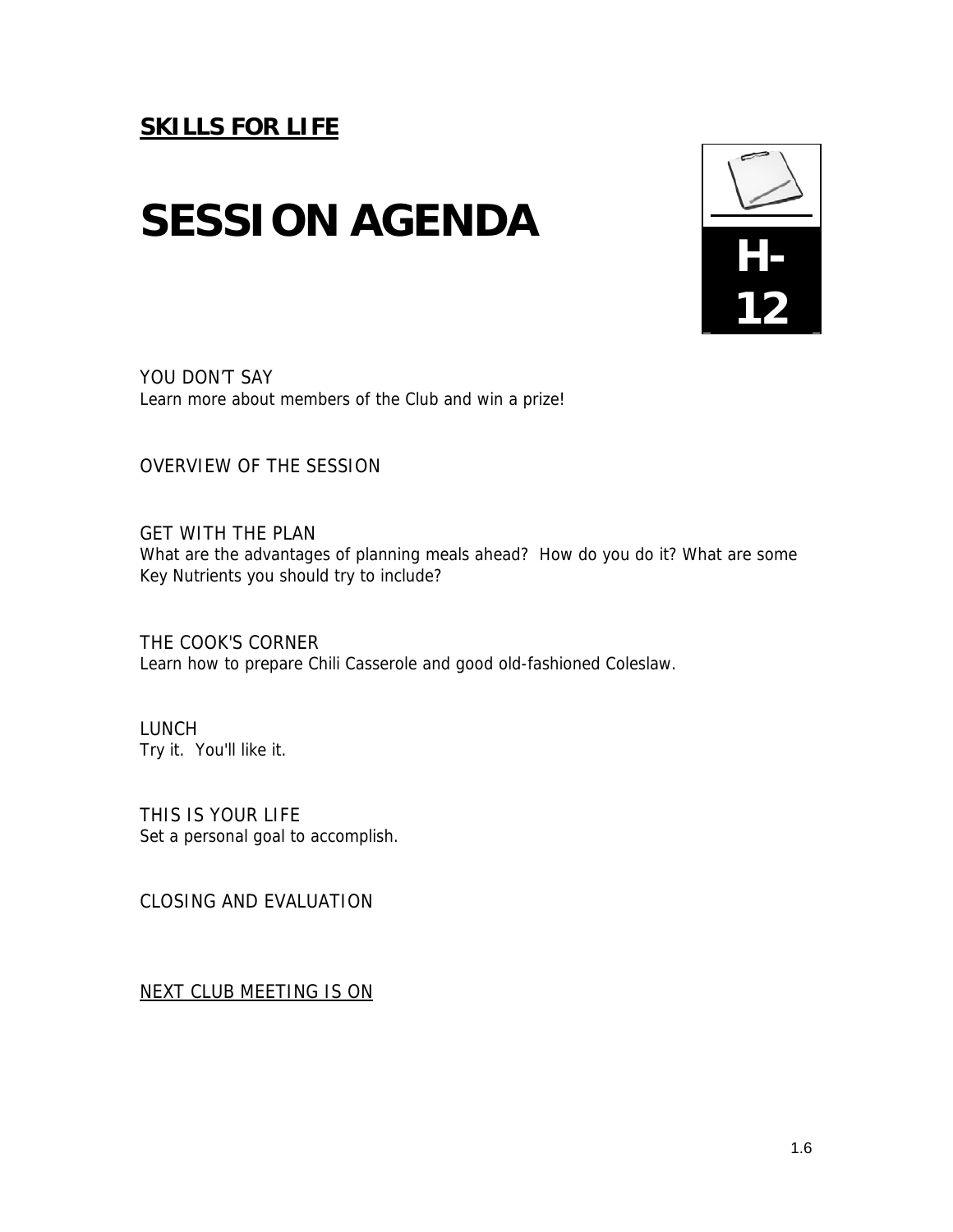## **THE MENU WINNER IS…**



### Directions:

Compare menus 1 and 2 below. Choose the menu that best provides the recommended number of servings for each food group. Refer back to the Food Pyramid.

| <b>MENU1</b>                                                                         | <b>MENU 2</b>                                                                                                                      |
|--------------------------------------------------------------------------------------|------------------------------------------------------------------------------------------------------------------------------------|
| <b>Breakfast:</b>                                                                    | <b>Breakfast:</b>                                                                                                                  |
| 8 oz. glass of whole milk                                                            | 2 eggs                                                                                                                             |
| Small bowl (1 oz.) of cold cereal                                                    | 2 low-fat sausage links                                                                                                            |
| 2 pieces of white toast with butter                                                  | 2 pieces whole wheat toast with jam                                                                                                |
| 6 oz. glass orange juice                                                             | 12 oz. glass of orange juice                                                                                                       |
| Lunch:<br>Tuna fish sandwich<br>1 large apple<br>Small bag of potato chips<br>A soda | $L$ unch:<br>Peanut butter sandwich with 4 tbsp. of<br>peanut butter<br>1 large orange<br>Small bag of popcorn<br>Glass of ice tea |
| Dinner:                                                                              | Dinner:                                                                                                                            |
| A plate (1 cup) of spaghetti                                                         | 2 fried chicken breasts                                                                                                            |
| Sprinkled Mozzarella Cheese (1 oz.)                                                  | 2 cups of green beans                                                                                                              |
| 2 pieces of Italian bread                                                            | 2 small biscuits                                                                                                                   |
| 1 cup tossed green salad                                                             | 2 cups fruit cup                                                                                                                   |
| Snacks:                                                                              | Snacks:                                                                                                                            |
| 8 oz. of lowfat yogurt                                                               | 2 cups of raw carrot sticks                                                                                                        |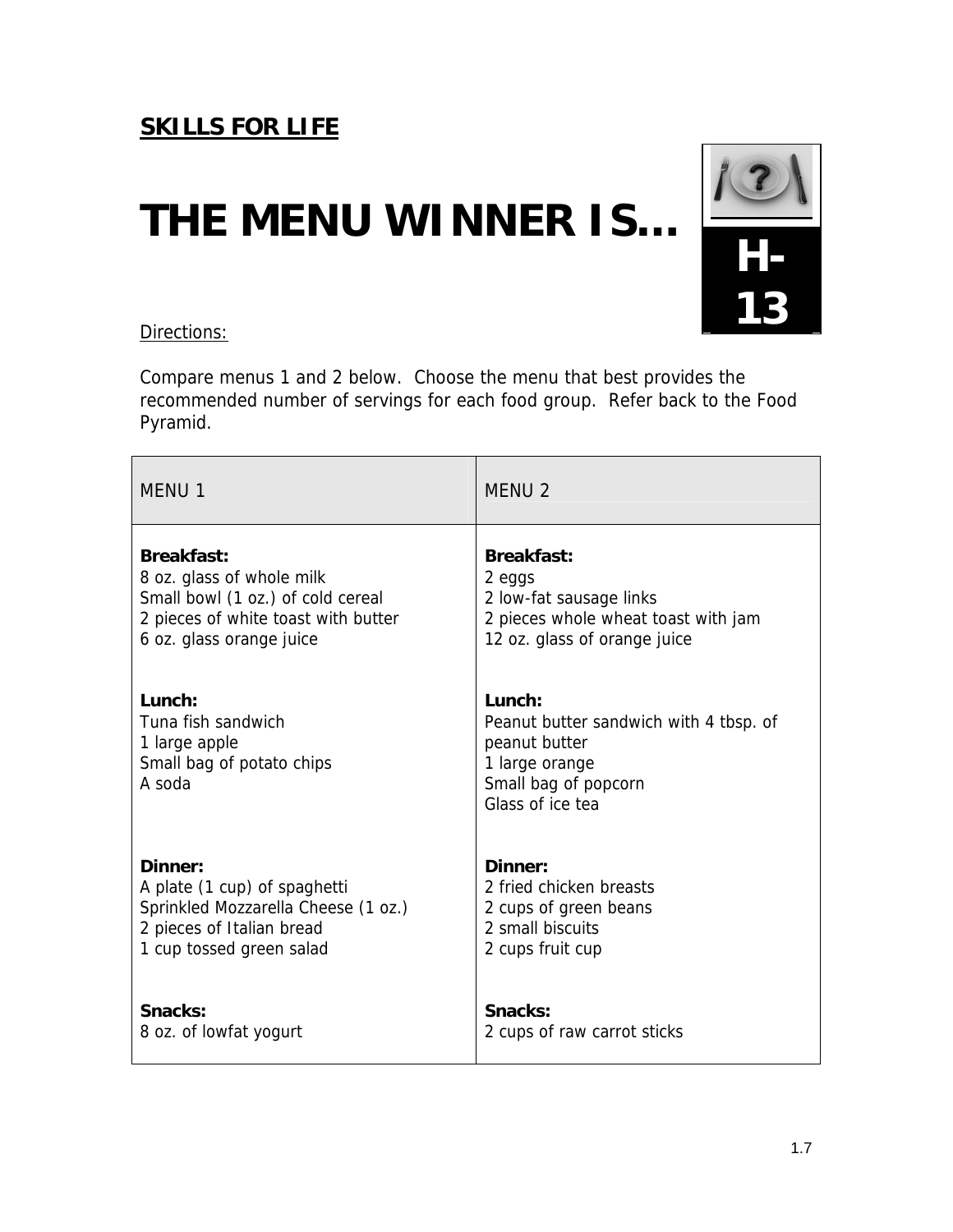**H-13 2 of 2**

### **SERVING SIZE REVIEW**

| Food Group                                                                                                                                              | One Serving                                                                                                                                                                                                                                       |
|---------------------------------------------------------------------------------------------------------------------------------------------------------|---------------------------------------------------------------------------------------------------------------------------------------------------------------------------------------------------------------------------------------------------|
| Breads, Cereals, and Other Grains<br>$(6 - 11$ servings)                                                                                                | 1 slice of bread<br>$1/2$ bagel<br>1/2 hamburger bun or English muffin<br>A small roll, biscuit, or muffin<br>3 to 4 small crackers<br>1/2 cup cooked cereal, rice, or pasta<br>1 oz. of cold cereal<br>1 6" flour tortilla                       |
| <b>Fruits</b><br>$(2 - 4$ servings)                                                                                                                     | 1 whole fruit such as a medium apple, banana,<br>or orange<br>A grapefruit half<br>3/4 cup fruit juice<br>1/2 cup of canned fruit<br>1/ <sub>2</sub> cup of berries<br>1/4 cup dried fruit<br>15 grapes                                           |
| Vegetables<br>$(3 - 5$ servings)                                                                                                                        | 1/ <sub>2</sub> cup cooked vegetables<br>1/2 cup of chopped raw vegetables<br>1 cup of tossed salad or leafy raw vegetable<br>such as lettuce or spinach<br>3/4 cup vegetable juice<br>1 6-inch corn on the cob<br>1 small (3-ounce) baked potato |
| Meat, Poultry, Fish, and Alternates<br>(Daily amounts should total 5 to 7 ounces of<br>cooked lean meat, poultry, or fish a day.)<br>$(2 - 3$ servings) | 3 ounces of cooked meat, poultry, or fish (size<br>of deck of cards)<br>1 cup of cooked beans<br>4 tablespoons of peanut butter<br>2 eggs                                                                                                         |
| Milk, Cheese, and Yogurt<br>(2 servings)                                                                                                                | 1 cup of milk<br>1/3 cup dry nonfat milk<br>8 ounces of yogurt<br>11/2 ounces of natural cheese<br>2 ounces of process cheese<br>1/2 cup cottage cheese                                                                                           |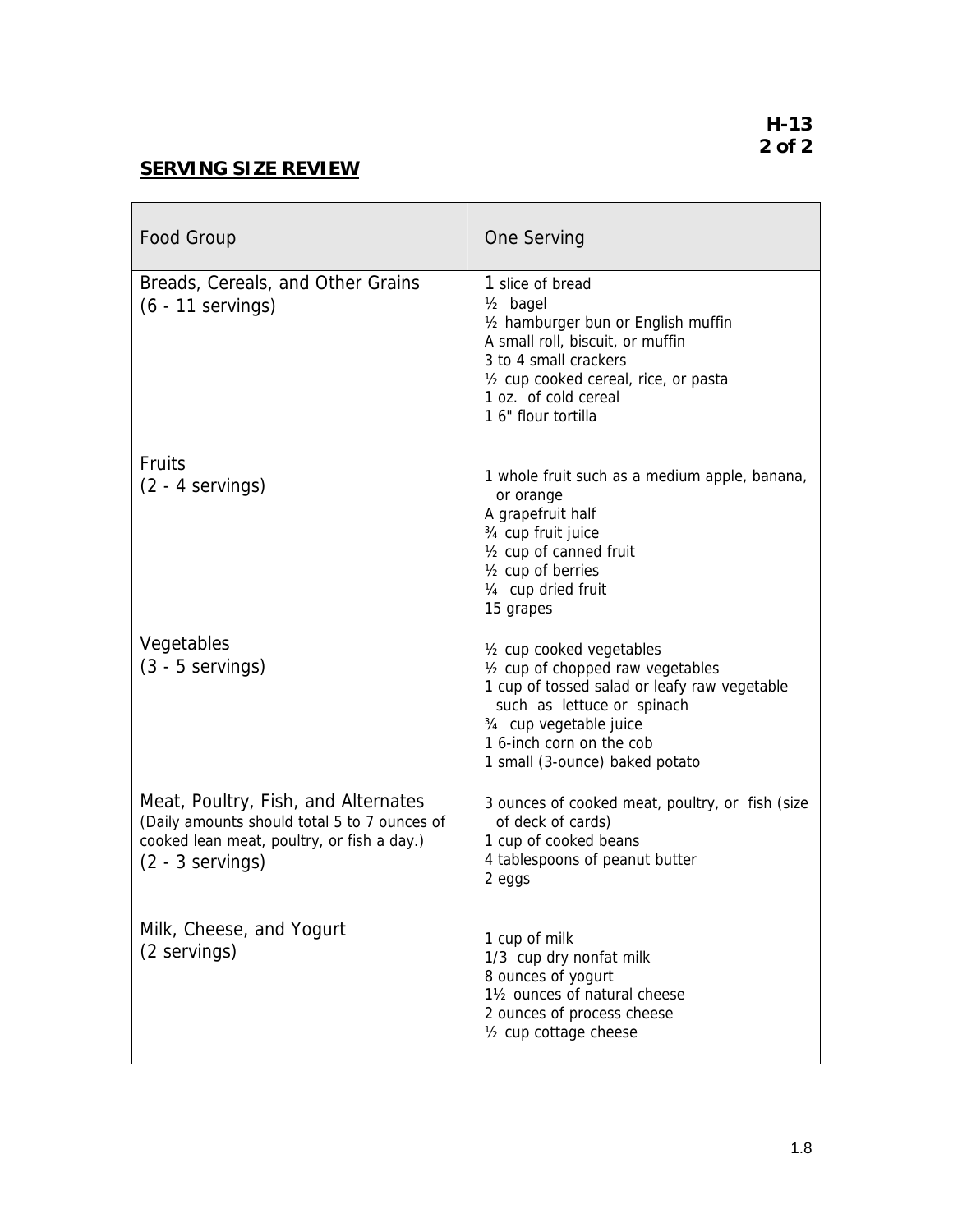

### WEEKLY MENU PLANNER

|           | <b>Breakfast</b> | Lunch | <b>Dinner</b> | <b>Snacks</b> |
|-----------|------------------|-------|---------------|---------------|
| Monday    |                  |       |               |               |
| Tuesday   |                  |       |               |               |
| Wednesday |                  |       |               |               |
| Thursday  |                  |       |               |               |
| Friday    |                  |       |               |               |
| Saturday  |                  |       |               |               |
| Sunday    |                  |       |               |               |

**Daily Servings**: 2-4 Fruit; 3-5 Vegetables; 6-11 Bread, Cereal, Pasta; 2-3 Dried Beans, Peas, Meat, Poultry, Fish, Eggs; and 2-3 Milk, Cheese.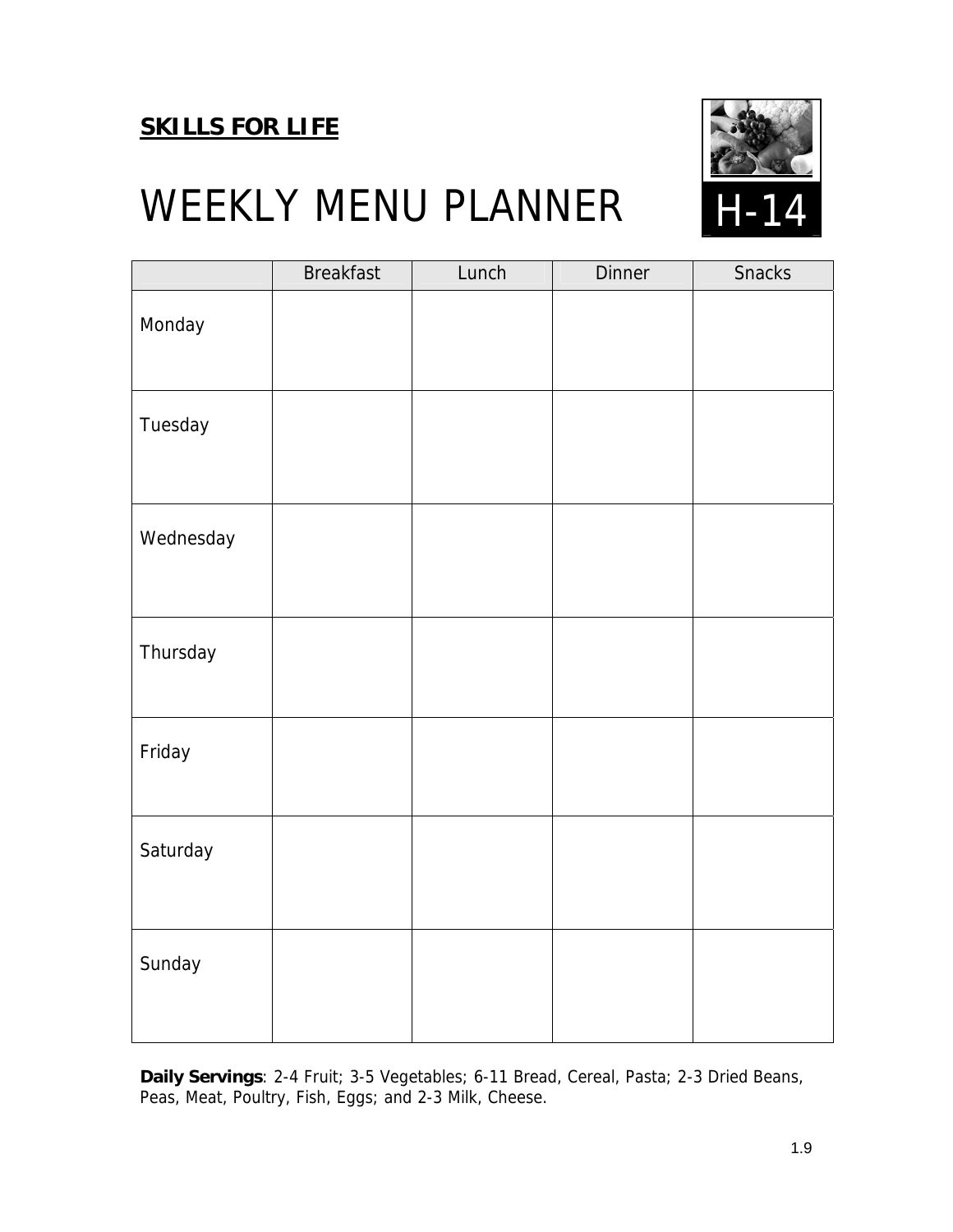## KEY NUTRIENTS FUNCTIONS AND SIGNIFICANT SOURCES

| <b>Nutrient</b>              | <b>Functions</b>                                                                                                                                                                                            | <b>Food Sources</b><br>Plant                                                                                                           | <b>Food Sources</b><br>Animal                           |
|------------------------------|-------------------------------------------------------------------------------------------------------------------------------------------------------------------------------------------------------------|----------------------------------------------------------------------------------------------------------------------------------------|---------------------------------------------------------|
| <b>PROTEINS</b>              | Build and maintain tissues<br>$\bullet$<br>Form important part of<br>$\bullet$<br>hormones & body fluids<br>Help form antibodies to fight<br>$\bullet$<br>infection<br>Supply energy<br>$\bullet$           | <b>Dried Beans</b><br>Peas<br>Lentils<br>Peanuts<br><b>Nuts</b>                                                                        | Meat, Fish<br>Poultry, Eggs,<br>Milk, Cheese,<br>Yogurt |
| <b>CARBOHYDRATES</b>         | Supply food energy<br>$\bullet$<br>Help body use fat efficiently<br>$\bullet$<br>Spare protein for purposes of<br>$\bullet$<br>body building and tissue repair                                              | Grain products<br>Fruits<br>Starchy vegetables<br>Sugar                                                                                |                                                         |
| <b>FATS</b>                  | Supply food energy in compact<br>$\bullet$<br>form (weight for weight supplies<br>more than twice as much energy<br>as carbohydrates and proteins)                                                          | Vegetable Oil<br>Salad dressing<br>Margarine<br>Shortening                                                                             | <b>Butter</b><br>Lard<br><b>Fat Meats</b>               |
| <b>VITAMINS</b><br>Vitamin A | Helps eyes adjust to dim lights<br>$\bullet$<br>Helps keep skin healthy<br>$\bullet$<br>Helps keep lining of mouth, nose,<br>$\bullet$<br>throat, and digestive tract healthy<br>and resistant to infection | Orange<br>Vegetables and fruits<br>Green leafy vegetables<br>Margarine                                                                 | Liver<br><b>Butter</b>                                  |
| Vitamin C                    | Helps hold body cells together<br>$\bullet$<br>and strengthens walls of blood<br>vessels<br>Helps in healing wounds<br>$\bullet$<br>Helps body build bones and teeth<br>$\bullet$                           | Citrus fruits<br>Green leafy vegetables<br>Potatoes, Broccoli<br>Cabbage, Cauliflower,<br>Tomatoes, Pepper<br>Cantaloupe, Strawberries |                                                         |
| Thiamine<br>Vitamin B1       | Helps body cells obtain energy<br>$\bullet$<br>from food<br>Helps keep nerves in healthy<br>$\bullet$<br>condition<br>Promotes good appetite and<br>$\bullet$<br>digestion                                  | <b>Nuts</b><br>Fortified grain products                                                                                                | Lean Pork                                               |
| Riboflavin<br>Vitamin B2     | Helps cells use oxygen<br>$\bullet$<br>Helps keep eyes healthy<br>$\bullet$<br>Helps keep skin around mouth<br>and nose smooth                                                                              | Fortified grain products                                                                                                               | Milk, Cheese,<br>Yogurt                                 |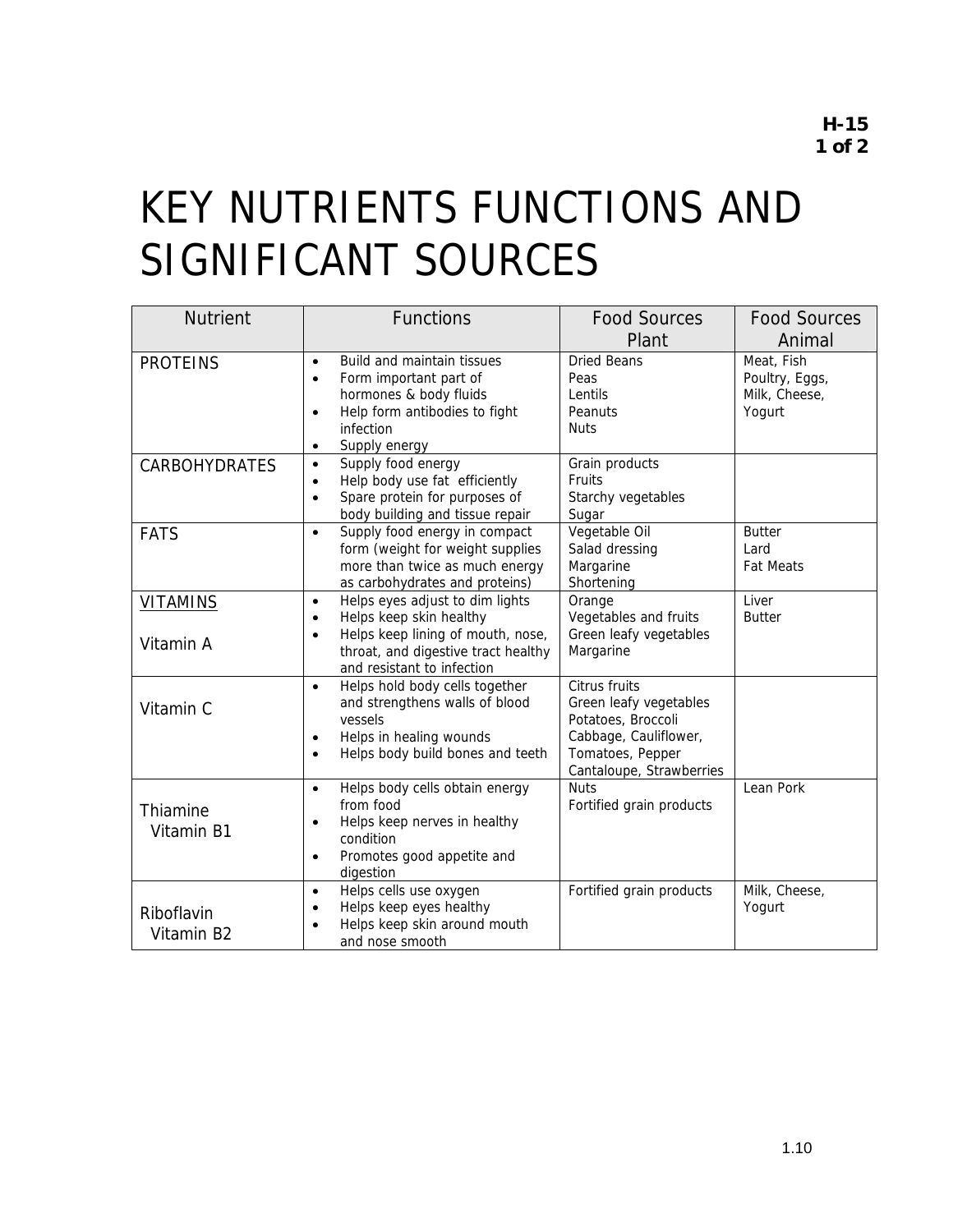| <b>Nutrient</b>                | <b>Functions</b>                                                                                                                                                                                                                                | <b>Food Sources</b><br>Plant                                                                 | <b>Food Sources</b><br>Animal                                  |
|--------------------------------|-------------------------------------------------------------------------------------------------------------------------------------------------------------------------------------------------------------------------------------------------|----------------------------------------------------------------------------------------------|----------------------------------------------------------------|
| <b>Niacin</b><br>Vitamin $B_3$ | Helps cells of the body use<br>$\bullet$<br>oxygen to produce energy<br>Helps maintain health of skin,<br>$\bullet$<br>tongue, digestive tract, and<br>nervous system                                                                           | Peanuts<br>Fortified grain products                                                          | Liver, Meat,<br>Poultry, Fish                                  |
| <b>MINERALS</b><br>Calcium     | Builds bones and teeth<br>$\bullet$<br>Helps blood clot<br>٠<br>Helps nerves, muscles, and<br>¢<br>heart function properly                                                                                                                      | Collard, Kale, Mustard,<br>and Turnip Greens                                                 | Milk, Cheese,<br>Yogurt, Sardines,<br>and Salmon with<br>bones |
| Iron                           | Essential to formation of<br>$\bullet$<br>hemoglobin (which carries oxygen<br>in the blood)                                                                                                                                                     | <b>Fortified cereals</b><br>Legumes: dried beans,<br>peas, lentils<br>Peanuts<br>Prune juice | Liver<br>Red Meat such as<br>beef, pork, lamb                  |
| <b>WATER</b>                   | Important part of all cells and<br>$\bullet$<br>fluids in body<br>Carrier of nutrients to and waste<br>$\bullet$<br>from cells in the body<br>Aids in digestion and absorption<br>$\bullet$<br>of food<br>Helps to regulate body<br>temperature |                                                                                              |                                                                |

Source: Cooperative Extension Service of the University of Maryland System, 1982.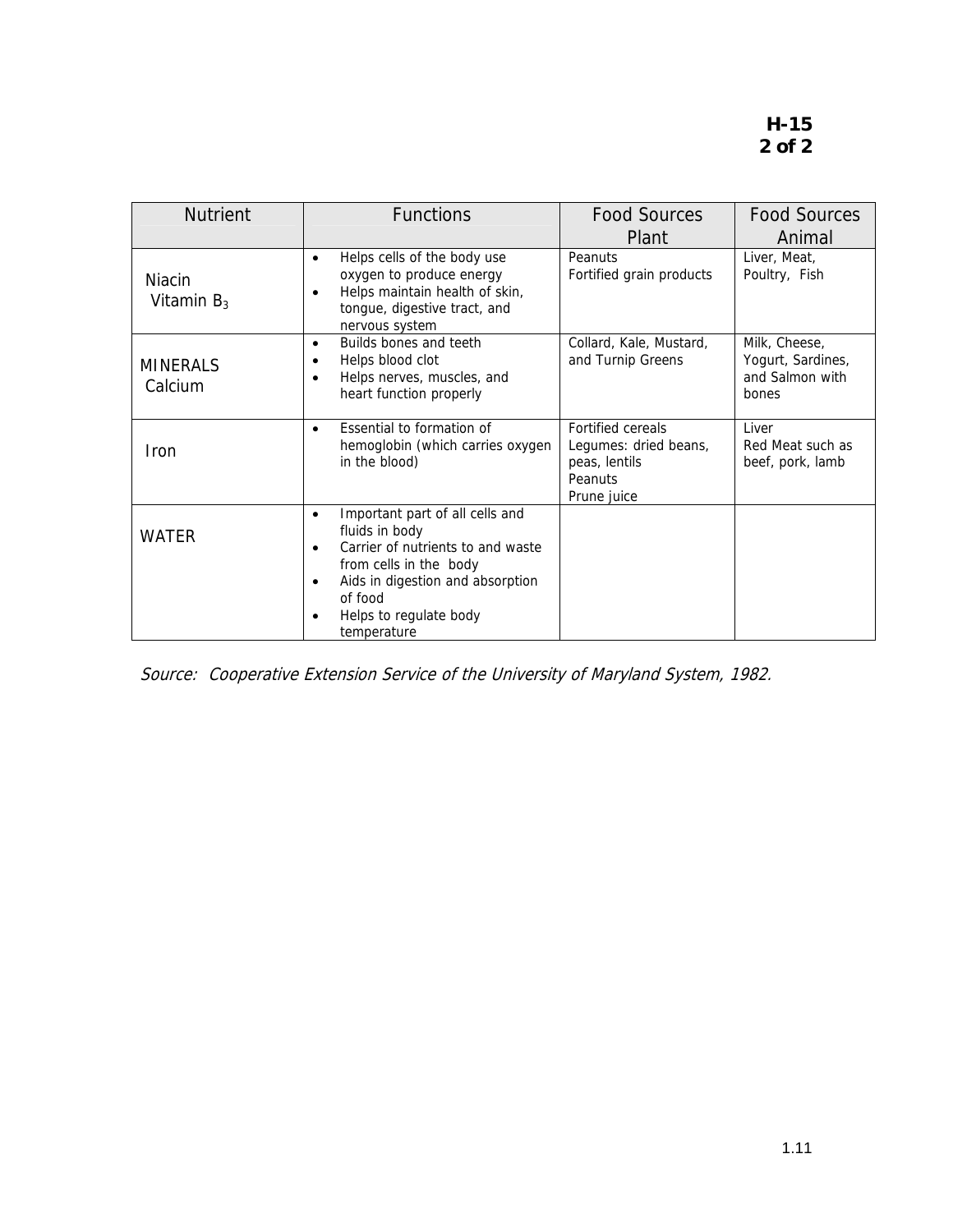### **CHILI CASSEROLE**

(Serves 5-7 people)

### INGREDIENTS:

2 cans (15 oz.) chili with beans 1 can (8 oz.) tomato sauce ¼ ea. chopped onion and/or celery and/or green pepper (optional) ½ -1 tsp hot sauce (i.e., Tabasco) (optional) 7 cups cooked (2 cups dry, long-cooking) white or brown rice 2 cups shredded cheese

#### EQUIPMENT:

Measuring cups 1 mixing bowl 1 medium pan 4 qt. casserole dish

#### DIRECTIONS:

- 1. Cook 2 cups of dry rice following instructions on the rice box. (This should make 7 cups of cooked rice.)
- 2. Combine chili, tomato sauce, cooked rice, optional vegetables, hot sauce and cheese. Place mixture in a large (4-quart), greased casserole dish (10" diameter: 4  $1/2$ " deep).
- 3. Bake uncovered at 375o for 25 minutes.
- 4. ENJOY!

Nutrition Information (per serving) Servings: 10 Serving size: 1 cup Calories: 200 Protein: 10g Carbohydrate: 27g Fat: 6g Cholesterol: 32 mg Sodium: 661 mg Fiber: 3g

Percent of Calories Protein: 20% Carbohydrate: 10% Fat: 10%

Source: Adapted from Michigan Bean Commission, St. Johns, MI, 517-224-1361.

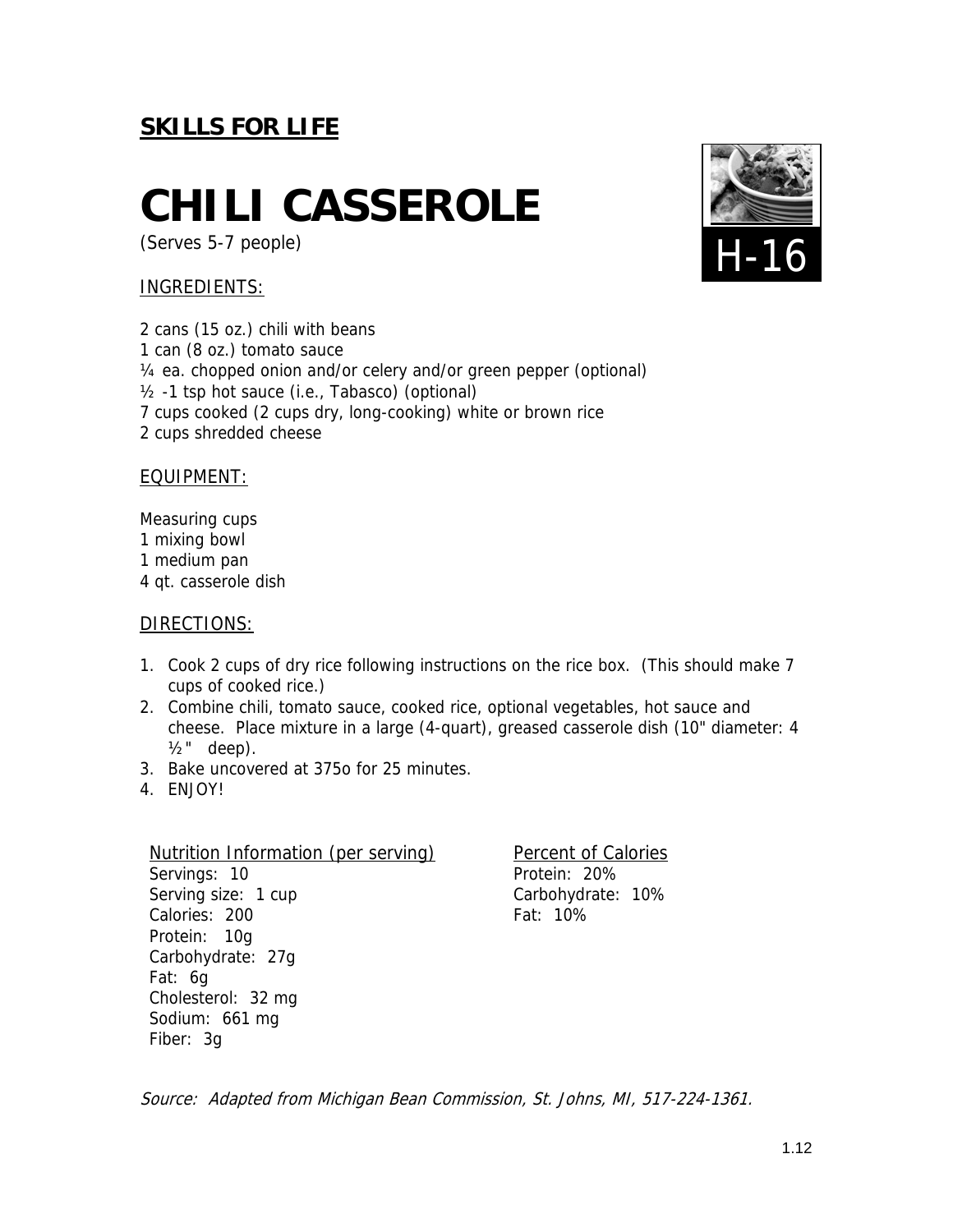

(Serves 5-7 people)



#### INGREDIENTS:

1 head of cabbage 1 cup mayonnaise or nonfat or lowfat mayonnaise or yogurt 1/4 cup ea. thinly sliced celery and/or green pepper and/or grated carrot (optional) 1-2 tablespoons sugar (to taste) 1 tablespoon vinegar 3 teaspoons celery seed Salt and pepper to taste

#### EQUIPMENT:

Food grater or food processor 1 large bowl 1 small bowl

#### DIRECTIONS:

- 1. Grate cabbage using hand grater or food processor and set it to the side.
- 2. To prepare the dressing, mix mayonnaise with sugar in a separate bowl. Stir it together until it is smooth. Then add vinegar and celery seed. Stir it all well. Add salt and pepper to your taste.
- 3. Pour the dressing over the grated cabbage and optional vegetables and mix it well.
- 4. ENJOY!

Source: Various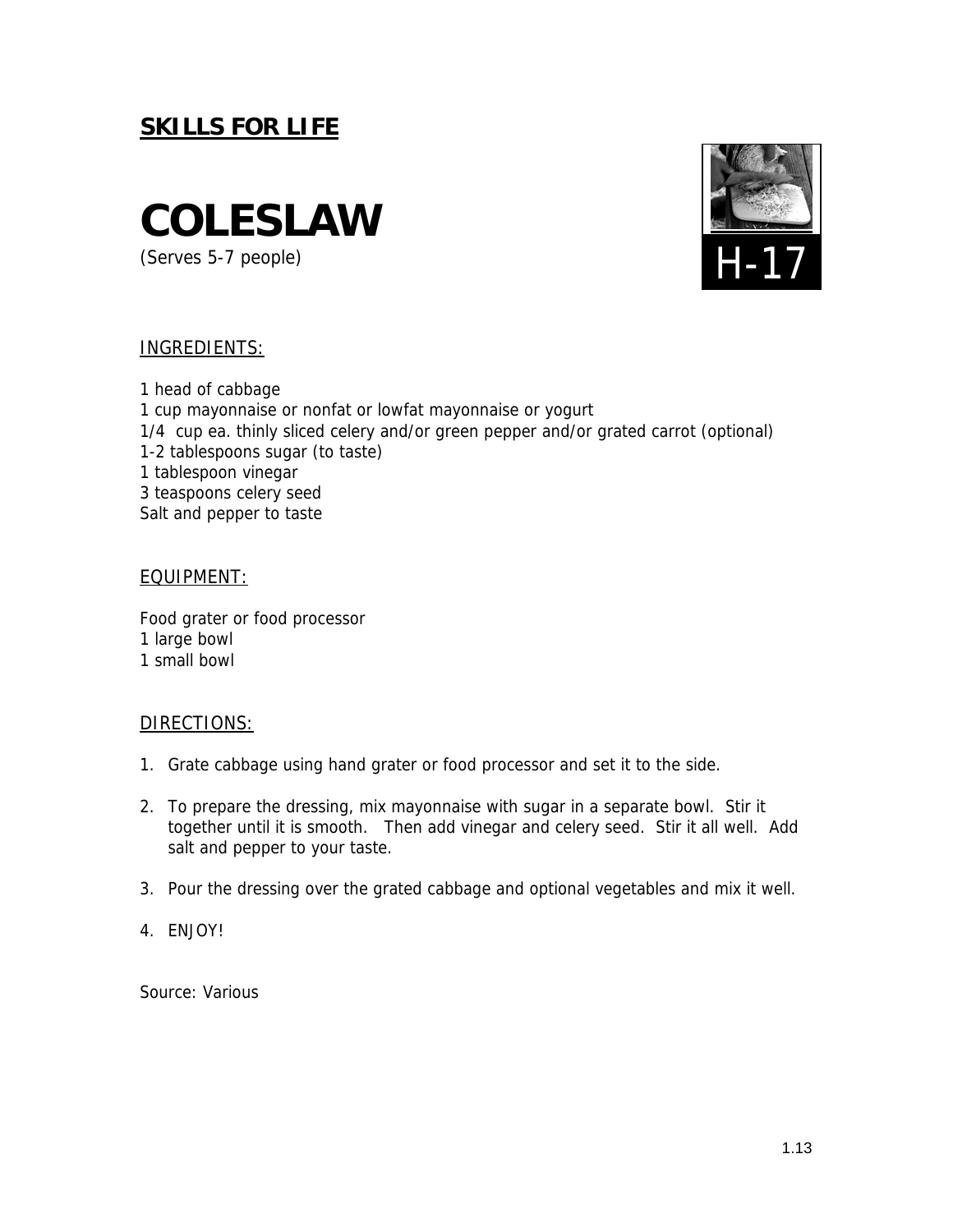# **ACTIVITY CHECKLIST**



Check off the activities in each session as they are completed:

| Session 1                              | Session 7                            |
|----------------------------------------|--------------------------------------|
| People's Choice Awards                 | Individual Rights                    |
| Charting Our Course                    | <b>Individual Power</b>              |
| <b>Food and Nutrition Basics</b>       | Self-Advocacy: Getting What You Need |
| _English Muffin Pizza                  | Sloppy Bean Joes &                   |
| Personal Goal Setting                  | Easy French Fries                    |
|                                        | Personal Goal Setting                |
| Session 2                              |                                      |
| _____You Don't Say                     | Session 8                            |
| ______Meal Planning                    | Listening skills/Communication       |
| Chili Casserole & Coleslaw             | ___Using Herbs and Spices            |
| Personal Goal Setting                  | ____Spaghetti Sauce & Garlic Bread   |
|                                        | Personal Goal Setting                |
| Session 3                              |                                      |
| <b>Basic Finances</b>                  | Session 9                            |
| _Budgeting                             | <b>Characteristics of Conflict</b>   |
| _____Grocery Shopping Tips             | Managing Conflict                    |
| Tuna Casserole                         | __Food Safety                        |
| Personal Goal Setting                  | <b>Fried Rice</b>                    |
|                                        | Personal Goal Setting                |
| Session 4                              |                                      |
| <b>Money Pits</b>                      | Session 10                           |
| Recipe Basics                          | Whole Chicken Cut-Up                 |
| Pork & Scalloped Potatoes/Hiker's □ 's | <b>Personal Transitions</b>          |
| Personal Goal Setting                  | Transition & Stress Management       |
|                                        | __Chicken Soup and Salad             |
| Session 5                              | __Chicken Recipes                    |
| <b>Personal Values</b>                 | Personal Goal Setting                |
| __________Basic Problem Solving        |                                      |
| <b>Food Labels</b>                     | Session 11                           |
| _Tacos & Spicy Salsa                   | Healthy Dieting                      |
| Personal Goal Setting                  | <b>Fitness Review</b>                |
|                                        | Quick Bean & Vegetable Soup          |
| Session 6                              | ____Personal Goal Setting            |
| Personal Diet Survey                   |                                      |
| Community Resource ID                  | Session 12                           |
| Communication Tips                     | <b>Club Sessions in Review</b>       |
| <b>Healthy Cooking Tips</b>            | <b>Healthy Snacks and Junk Food</b>  |
| Garden Vegetable Stir-Fry              | Pasta Salad                          |
| Personal Goal Setting                  | <b>Review of Personal Goals</b>      |
|                                        |                                      |